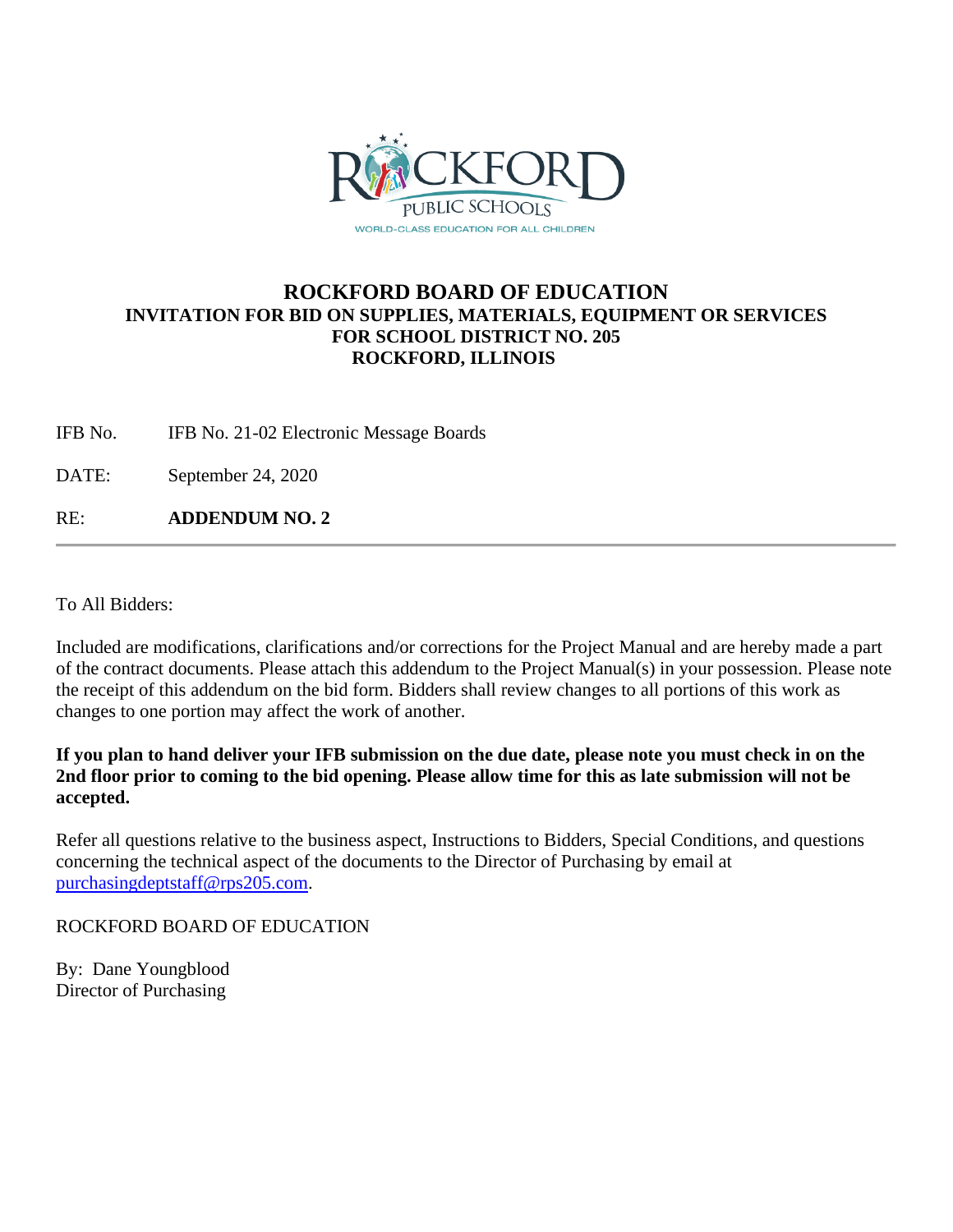

## **ADDENDUM NO. 2**

| Date:        | September 24, 2020                                                                                                             |
|--------------|--------------------------------------------------------------------------------------------------------------------------------|
| Project No.: | IFB No. 21-02                                                                                                                  |
| Project:     | 21-02 Electronic Message Boards at Three (3) Schools RE-BID<br><b>Rockford Public Schools 205</b><br><b>Rockford, Illinois</b> |
| Subject:     | RESA Middle School, Lewis Lemon Elementary School and Guilford High School                                                     |
| From:        | Rockford Public Schools<br>501 $7th$ St.<br>Rockford, Illinois 61104-1221                                                      |
| To:          | All Bidders / Project Document Holders                                                                                         |

Please reproduce this Addendum as needed and attach to the Bid Documents. Take any changes into consideration in preparing your Bid.

Bidders shall indicate receipt of this and all Addenda in the space provided on the Bid Form. Failure to do so may be sufficient cause to reject the bid.

Sincerely,

Jennifer Deuth Fritts, Rockford Public Schools

NOTE: Wherein this Addendum conflicts with the original Project Manual and Drawings, this Addendum shall govern.

RFI's (Questions emailed from bidders / plan holders) with *Responses from RPS representative:*

- 1. What size mounting plates, what thickness for the mounting plates, and what size anchors for them, this is for the Guilford location that is going on existing concrete base? *Response: It is unknown what the condition is of the existing mounting plates and if they can be reused. Include engineering design to determine the mounting method of new steel posts to the existing concrete base. The sign contractor will be responsible for the new sign mounts on the existing concrete base.*
- 2. Please find attached the documentation needed to request a manufacturer substitution for the abovementioned project. The manufacturers listed limit our ability to provide high quality LED Message Boards at what we consider a fair price to the district. I ask that you take into consideration our substitution request as it will meet/exceed all specifications listed in the bid. *Response: The Impact LED Signs 15mm product information submitted indicated a matrix size of 40 x 140 which is 10.49" narrower than the size of the Basis-of-design product and is not acceptable. The acceptable matrix size for the Impact LED Signs 15mm product shall be 40 x 160 to better align with the specified message board sizing. The warranty shall include 5-years on-site parts and labor.*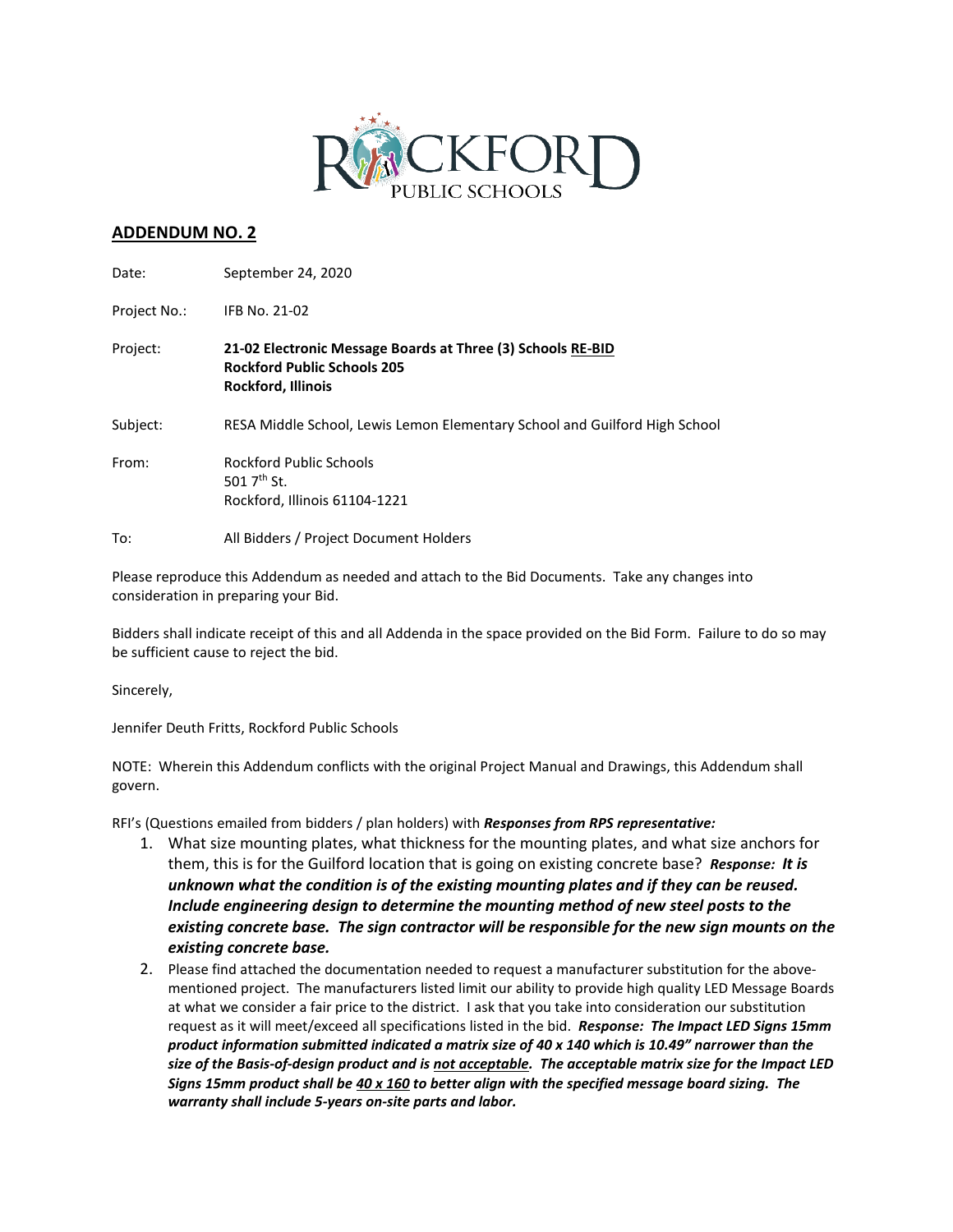- 3. Will vector art be available for Lewis Lemon, and Guilford? Also will need vector art for the Rockford Park District logo for RESA. *Response: Vector (.eps) format files will be provided for the final graphics information.*
- *4.* The district would like a base bid for each site which includes fiber, you are also seeking an alternate bid that eliminates the fiber and ask for wireless antenna communication. The form does not seem to be formatted for this request as it is asking for a base bid for Guilford and then alternates for Lemon and (2) alternates for RESA. *Response: A clarification was attempted in Addendum No. 1. (page 6 of specifications / page 118 of bid document) 3. C… Panel Sign…a. Communication, ii. Alternate Bid description for wireless (for Wi-Fi) refers to RESA Middle School only. Additional clarification for the Bid Form:*

*Base Bid Guilford fiber Alternate Bid 1 Lewis Lemon fiber Alternate Bid 2A RESA fiber Alternate Bid 2B RESA wireless (for Wi-Fi)*

This Addendum consists of: Notes - 2 pages Pre-Bid Conference Opening Statement (Addendum No. 1) – 1 page

End of Addendum No. 2